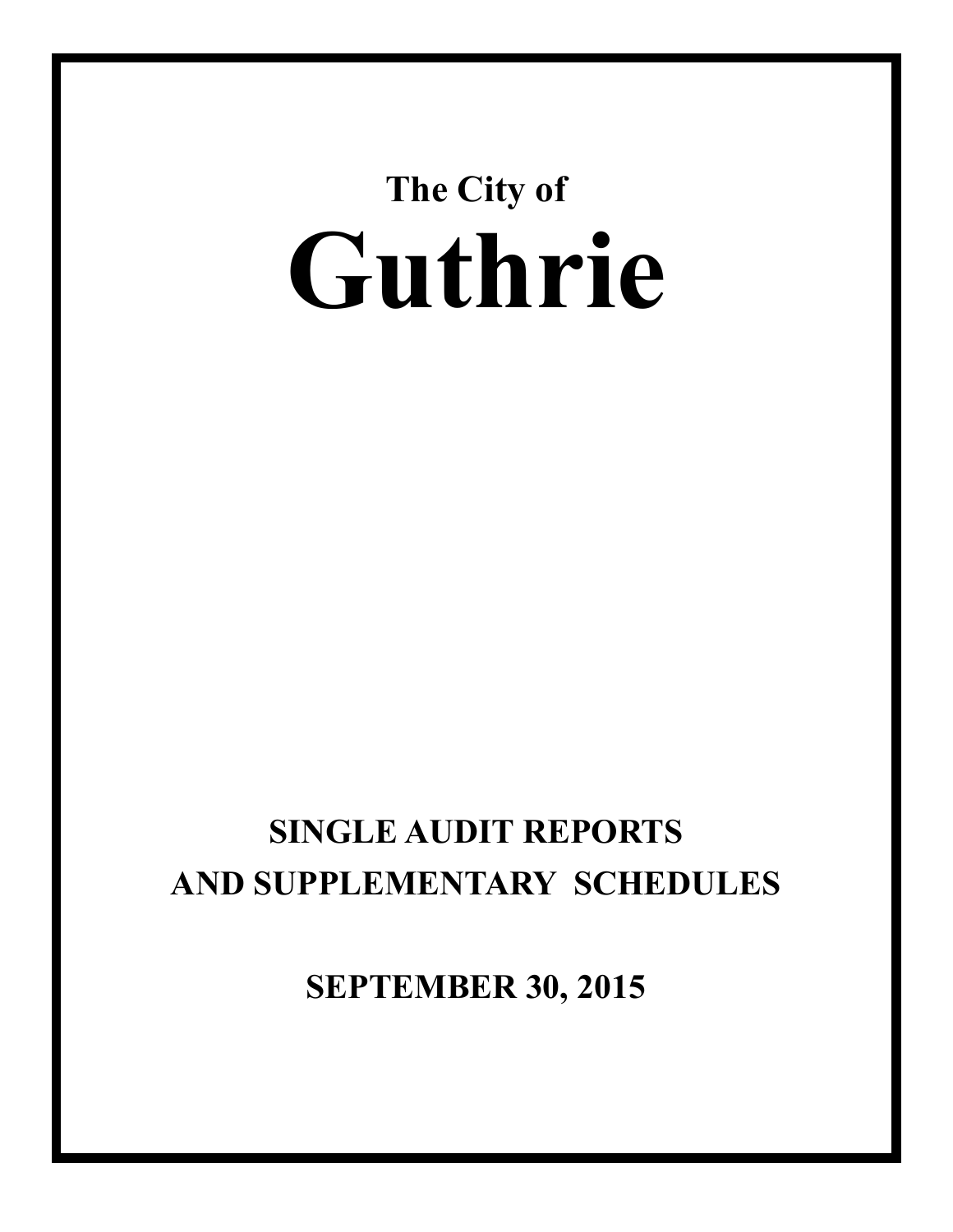## **CITY OF GUTHRIE, OKLAHOMA**

## TABLE OF CONTENTS

|                                                                                                                                                                                                    | PAGE    |
|----------------------------------------------------------------------------------------------------------------------------------------------------------------------------------------------------|---------|
| SINGLE AUDIT REPORTS AND SUPPLEMENTARY SCHEDULES:                                                                                                                                                  |         |
| Reports Related to Financial Statements of the Reporting Entity<br><b>Required by GAO Government Auditing Standards:</b>                                                                           |         |
| Report on Internal Control Over Financial Reporting and on Compliance<br>And Other Matters Based on an Audit of Financial Statements Performed<br>In Accordance with Government Auditing Standards | $1 - 2$ |
| Reports Related to Federal Assistance Programs Required by OMB Circular A-133:                                                                                                                     |         |
| Report on Compliance for Each Major Program and on Internal Control over<br>Compliance Required By OMB Circular A-133                                                                              | $3-4$   |
| Schedule of Expenditures of Federal Awards                                                                                                                                                         | $5-6$   |
| Schedule of Findings and Questioned Costs                                                                                                                                                          | 7-8     |
| Summary Schedule of Prior Audit Findings and Questioned Costs                                                                                                                                      | 9       |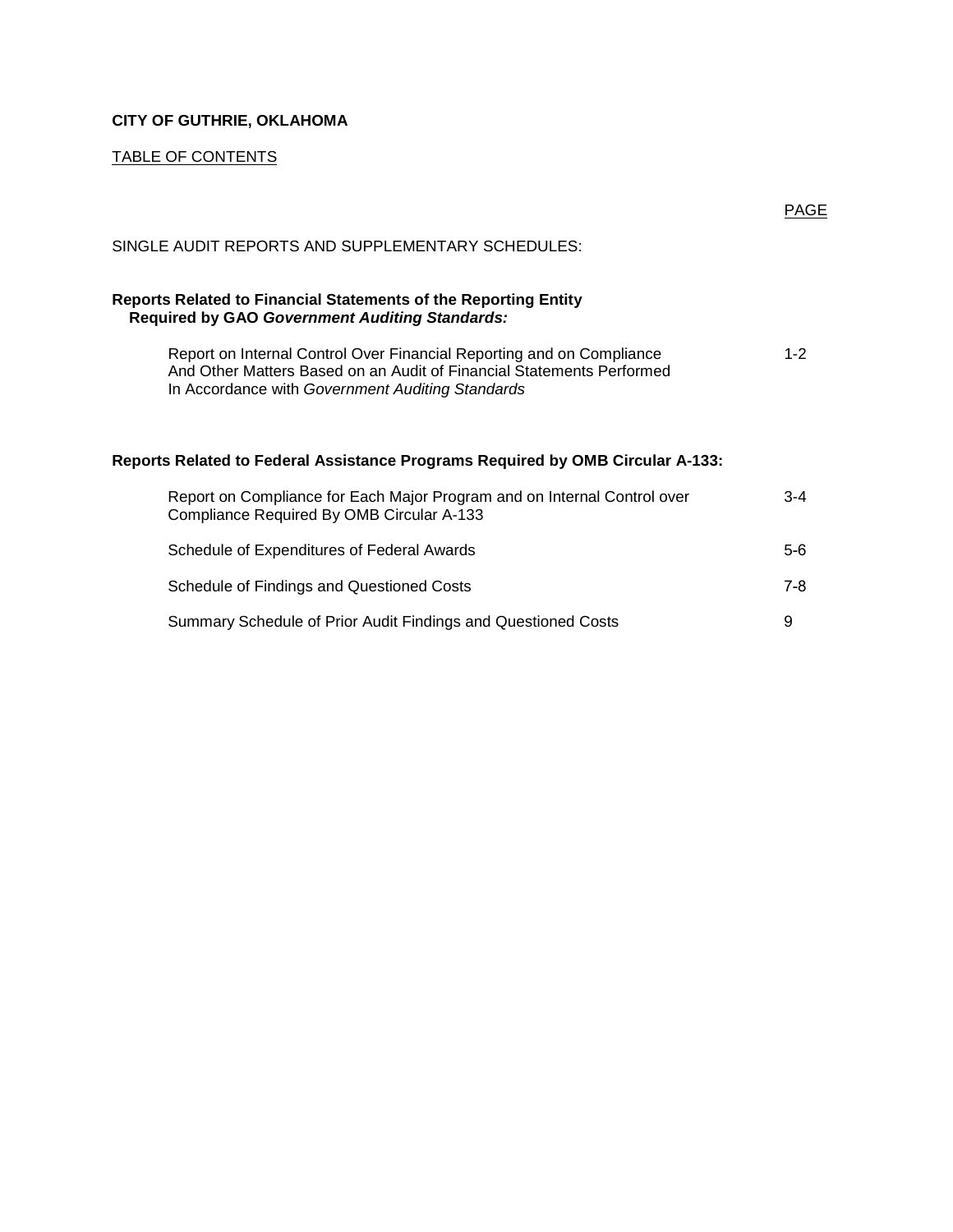

#### **INDEPENDENT AUDITOR'S REPORT ON INTERNAL CONTROL OVER FINANCIAL REPORTING AND ON COMPLIANCE AND OTHER MATTERS BASED ON AN AUDIT OF FINANCIAL STATEMENTS PERFORMED IN ACCORDANCE WITH** *GOVERNMENT AUDITING STANDARDS*

To the Honorable Mayor and Members of the City Council City of Guthrie, Oklahoma

We have audited, in accordance with the auditing standards generally accepted in the United States of America and the standards applicable to financial audits contained in *Government Auditing Standards* issued by the Comptroller General of the United States, the financial statements of the City of Guthrie, Oklahoma, as of and for the year ended September 30, 2015, and the related notes to the financial statements, which collectively comprise City of Guthrie, Oklahoma's basic financial statements, and have issued our report thereon dated June 30, 2016.

#### **Internal Control over Financial Reporting**

In planning and performing our audit of the financial statements, we considered City of Guthrie, Oklahoma's internal control over financial reporting (internal control) to determine the audit procedures that are appropriate in the circumstances for the purpose of expressing our opinion on the financial statements, but not for the purpose of expressing an opinion on the effectiveness of City of Guthrie, Oklahoma's internal control. Accordingly, we do not express an opinion on the effectiveness of City of Guthrie, Oklahoma's internal control.

A *deficiency in internal control* exists when the design or operation of a control does not allow management or employees, in the normal course of performing their assigned functions, to prevent, or detect and correct, misstatements on a timely basis. A *material weakness* is a deficiency, or a combination of deficiencies, in internal control, such that there is a reasonable possibility that a material misstatement of the entity's financial statements will not be prevented, or detected and corrected on a timely basis. A *significant deficiency* is a deficiency, or a combination of deficiencies, in internal control that is less severe than a material weakness, yet important enough to merit attention by those charged with governance.

Our consideration of internal control was for the limited purpose described in the first paragraph of this section and was not designed to identify all deficiencies in internal control that might be material weaknesses or, significant deficiencies. Given these limitations, during our audit we did not identify any deficiencies in internal control that we consider to be material weaknesses. We did identify a certain deficiency in internal control, described in the accompanying schedule of findings and questioned costs as 2015-01, that we consider to be a significant deficiency.

#### **Compliance and Other Matters**

As part of obtaining reasonable assurance about whether City of Guthrie, Oklahoma's financial statements are free from material misstatement, we performed tests of its compliance with certain provisions of laws, regulations, contracts, and grant agreements, noncompliance with which could have a direct and material effect on the determination of financial statement amounts. However, providing an opinion on compliance with those provisions was not an objective of our audit, and accordingly, we do not express such an opinion. The results of our tests disclosed no instances of noncompliance or other matters that are required to be reported under *Government Auditing Standards*.

#### **The City's Response to Finding**

The City's response to the finding identified in our audit is described in the accompanying schedule of findings and questioned costs. The City's response was not subjected to the auditing procedures applied in the audit of the financial statements and, accordingly, we express no opinion on it.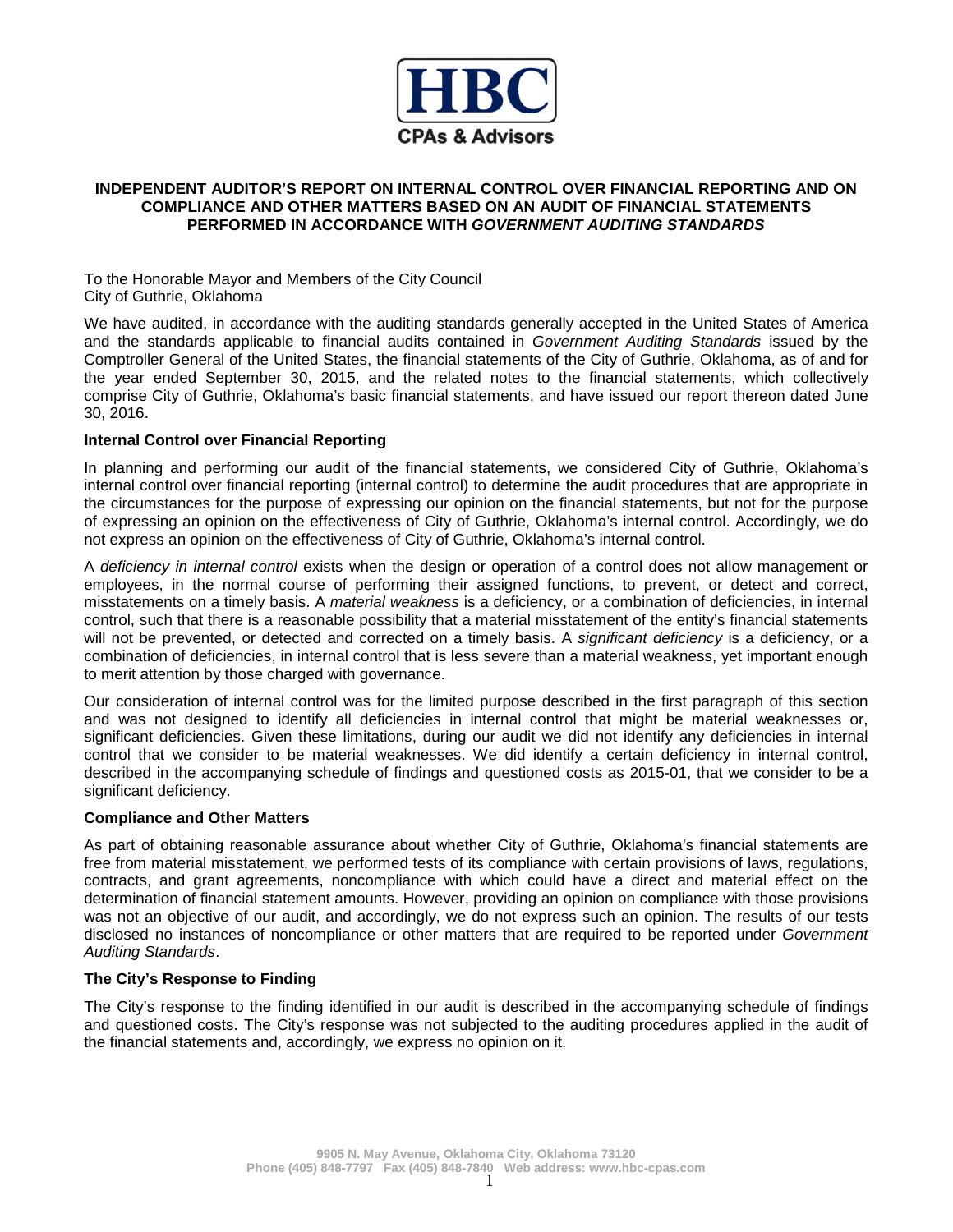#### **Purpose of this Report**

The purpose of this report is solely to describe the scope of our testing of internal control and compliance and the results of that testing, and not to provide an opinion on the effectiveness of the entity's internal control or on compliance. This report is an integral part of an audit performed in accordance with *Government Auditing Standards* in considering the entity's internal control and compliance. Accordingly, this communication is not suitable for any other purpose.

HBC CDA: + Advisor

Oklahoma City, Oklahoma June 30, 2016

**9905 N. May Avenue, Oklahoma City, Oklahoma 73120 Phone (405) 848-7797 Fax (405) 848-7840 Web address: www.hbc-cpas.com**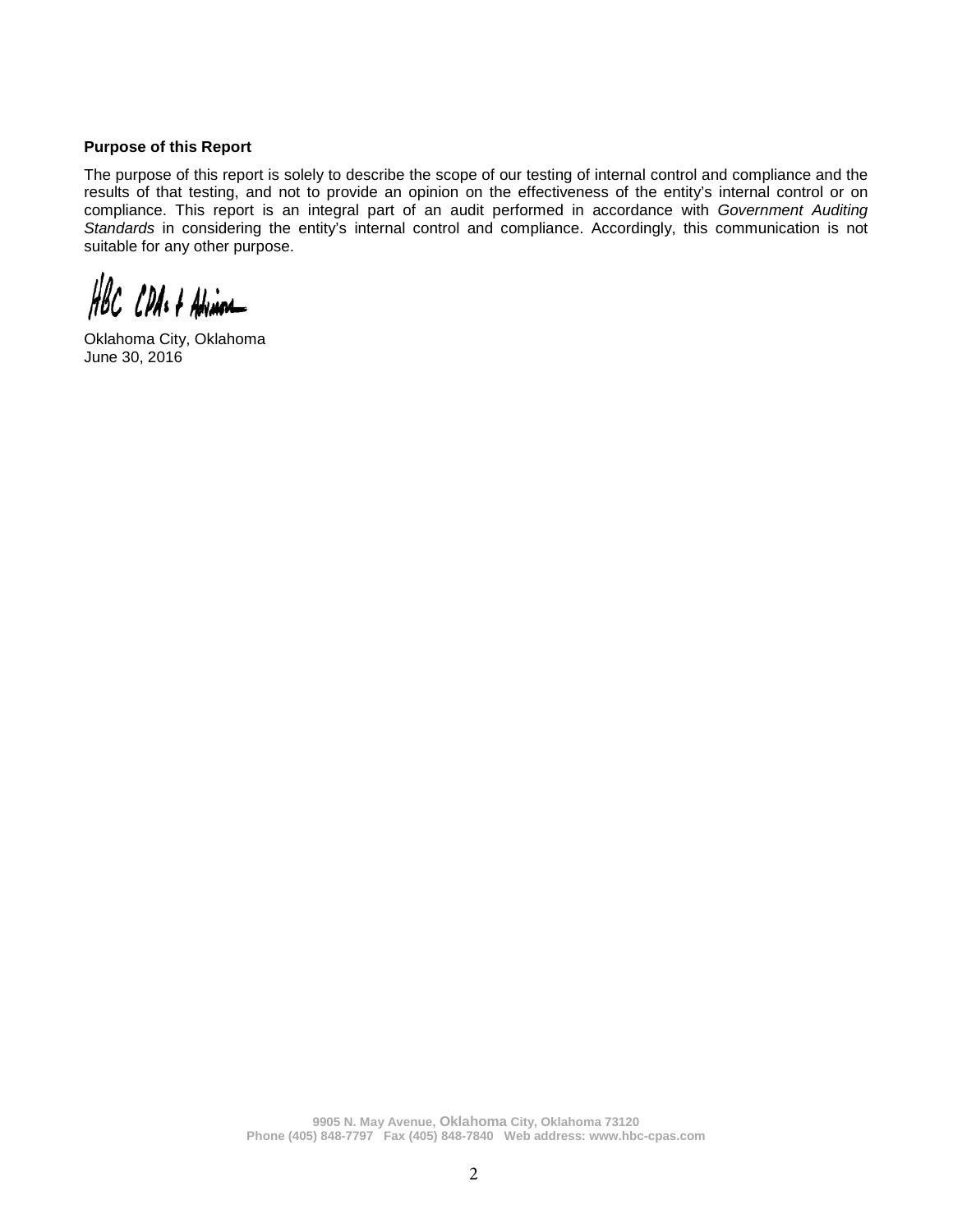

#### **INDEPENDENT AUDITOR'S REPORT ON COMPLIANCE FOR EACH MAJOR PROGRAM AND ON INTERNAL CONTROL OVER COMPLIANCE REQUIRED BY OMB CIRCULAR A-133**

To the Honorable Mayor and Members of the City Council City of Guthrie, Oklahoma

#### **Report on Compliance for Each Major Federal Program**

We have audited City of Guthrie, Oklahoma's compliance with the types of compliance requirements described in the *OMB Circular A-133 Compliance Supplement* that could have a direct and material effect on each of City of Guthrie, Oklahoma's major federal programs for the year ended September 30, 2015. City of Guthrie, Oklahoma's major federal programs are identified in the summary of auditor's results section of the accompanying schedule of findings and questioned costs.

#### *Management's Responsibility*

Management is responsible for compliance with the requirements of laws, regulations, contracts, and grants applicable to its federal programs.

#### *Auditor's Responsibility*

Our responsibility is to express an opinion on compliance for each of City of Guthrie, Oklahoma's major federal programs based on our audit of the types of compliance requirements referred to above. We conducted our audit of compliance in accordance with auditing standards generally accepted in the United States of America; the standards applicable to financial audits contained in *Government Auditing Standards*, issued by the Comptroller General of the United States; and OMB Circular A-133, *Audits of States, Local Governments, and Non-Profit Organizations*. Those standards and OMB Circular A-133 require that we plan and perform the audit to obtain reasonable assurance about whether noncompliance with the types of compliance requirements referred to above that could have a direct and material effect on a major federal program occurred. An audit includes examining, on a test basis, evidence about City of Guthrie, Oklahoma's compliance with those requirements and performing such other procedures as we considered necessary in the circumstances.

We believe that our audit provides a reasonable basis for our opinion on compliance for each major federal program. However, our audit does not provide a legal determination of City of Guthrie, Oklahoma's compliance.

#### *Opinion on Each Major Federal Program*

In our opinion, City of Guthrie, Oklahoma complied, in all material respects, with the types of compliance requirements referred to above that could have a direct and material effect on each of its major federal programs for the year ended September 30, 2015.

#### **Report on Internal Control over Compliance**

Management of City of Guthrie, Oklahoma is responsible for establishing and maintaining effective internal control over compliance with the types of compliance requirements referred to above. In planning and performing our audit of compliance, we considered City of Guthrie, Oklahoma's internal control over compliance with the types of requirements that could have a direct and material effect on each major federal program to determine the auditing procedures that are appropriate in the circumstances for the purpose of expressing an opinion on compliance for each major federal program and to test and report on internal control over compliance in accordance with OMB Circular A-133, but not for the purpose of expressing an opinion on the effectiveness of internal control over compliance. Accordingly, we do not express an opinion on the effectiveness of City of Guthrie, Oklahoma's internal control over compliance.

A *deficiency in internal control over compliance* exists when the design or operation of a control over compliance does not allow management or employees, in the normal course of performing their assigned functions, to prevent, or detect and correct, noncompliance with a type of compliance requirement of a federal program on a timely basis. A *material weakness in internal control over compliance* is a deficiency, or combination of deficiencies, in internal control over compliance, such that there is a reasonable possibility that material noncompliance with a type of compliance requirement of a federal program will not be prevented, or detected and corrected, on a timely basis. A *significant deficiency in internal*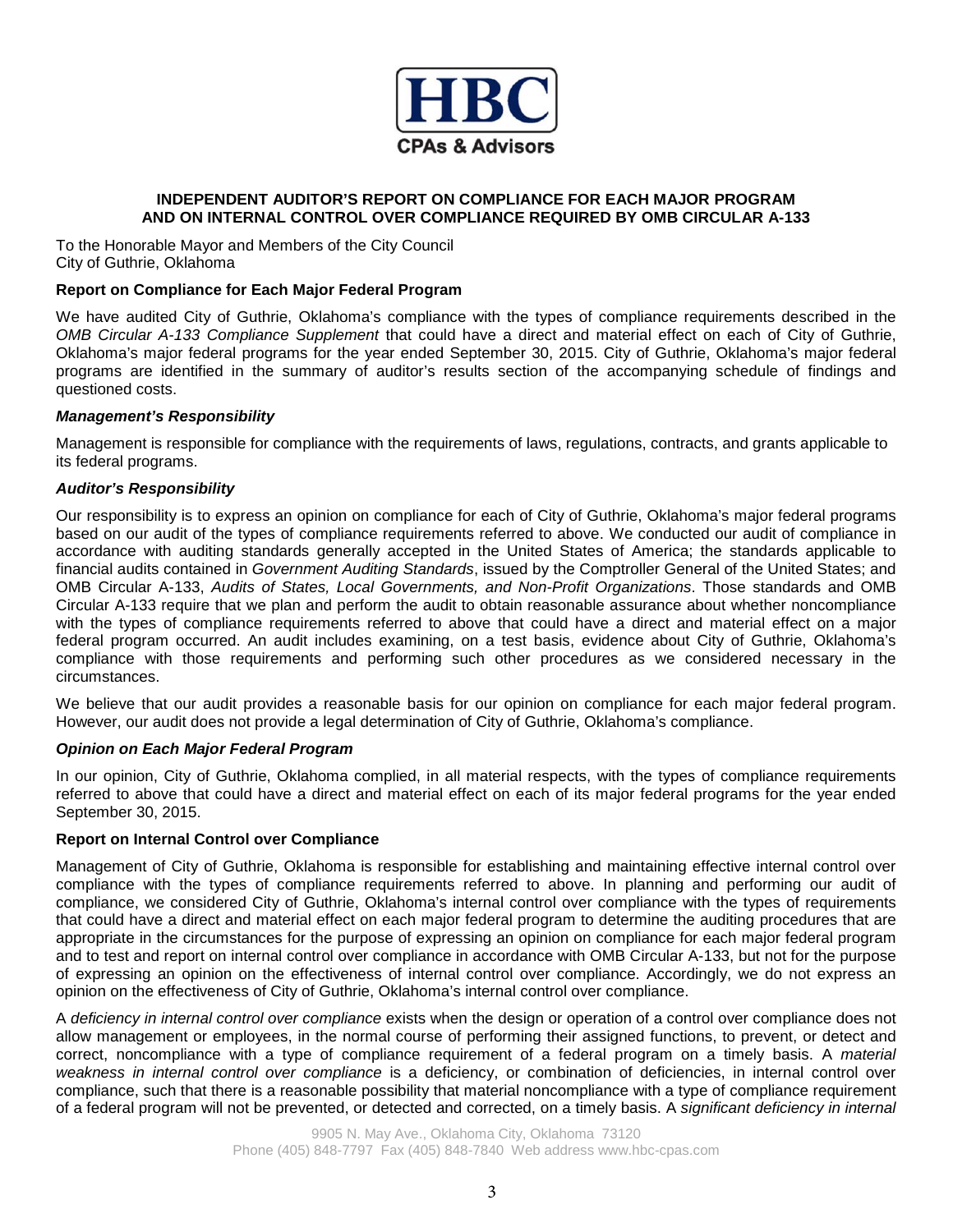*control over compliance* is a deficiency, or a combination of deficiencies, in internal control over compliance with a type of compliance requirement of a federal program that is less severe than a material weakness in internal control over compliance, yet important enough to merit attention by those charged with governance.

Our consideration of internal control over compliance was for the limited purpose described in the first paragraph of this section and was not designed to identify all deficiencies in internal control over compliance that might be material weaknesses or significant deficiencies. We did not identify any deficiencies in internal control over compliance that we consider to be material weaknesses. However, material weaknesses may exist that have not been identified.

The purpose of this report on internal control over compliance is solely to describe the scope of our testing of internal control over compliance and the results of that testing based on the requirements of OMB Circular A-133. Accordingly, this report is not suitable for any other purpose.

#### **Report on Schedule of Expenditures of Federal Awards Required by OMB Circular A-133**

We have audited the financial statements of the governmental activities, the business-type activities, each major fund, and the aggregate remaining fund information of the City, as of and for the year ended September 30, 2015, and the related notes to the financial statements, which collectively comprise the City's basic financial statements. We issued our reports thereon dated June 30, 2016, which contained unmodified opinions on those financial statements. Our audit was conducted for the purpose of forming opinions on the financial statements that collectively comprise the City's basic financial statements. The accompanying schedule of expenditures of federal awards is presented for purposes of additional analysis as required by OMB Circular A-133 and is not a required part of the basic financial statements. Such information is the responsibility of management and was derived from and relates directly to the underlying accounting and other records used to prepare the basic financial statements. The information has been subjected to the auditing procedures applied in the audit of the financial statements and certain additional procedures, including comparing and reconciling such information directly to the underlying accounting and other records used to prepare the basic financial statements or to the basic financial statements themselves, and other additional procedures in accordance with auditing standards generally accepted in the United States of America. In our opinion, the schedule of expenditures of federal awards is fairly stated in all material respects in relation to the basic financial statements as a whole.

CDAs & Advison

Oklahoma City, Oklahoma June 30, 2016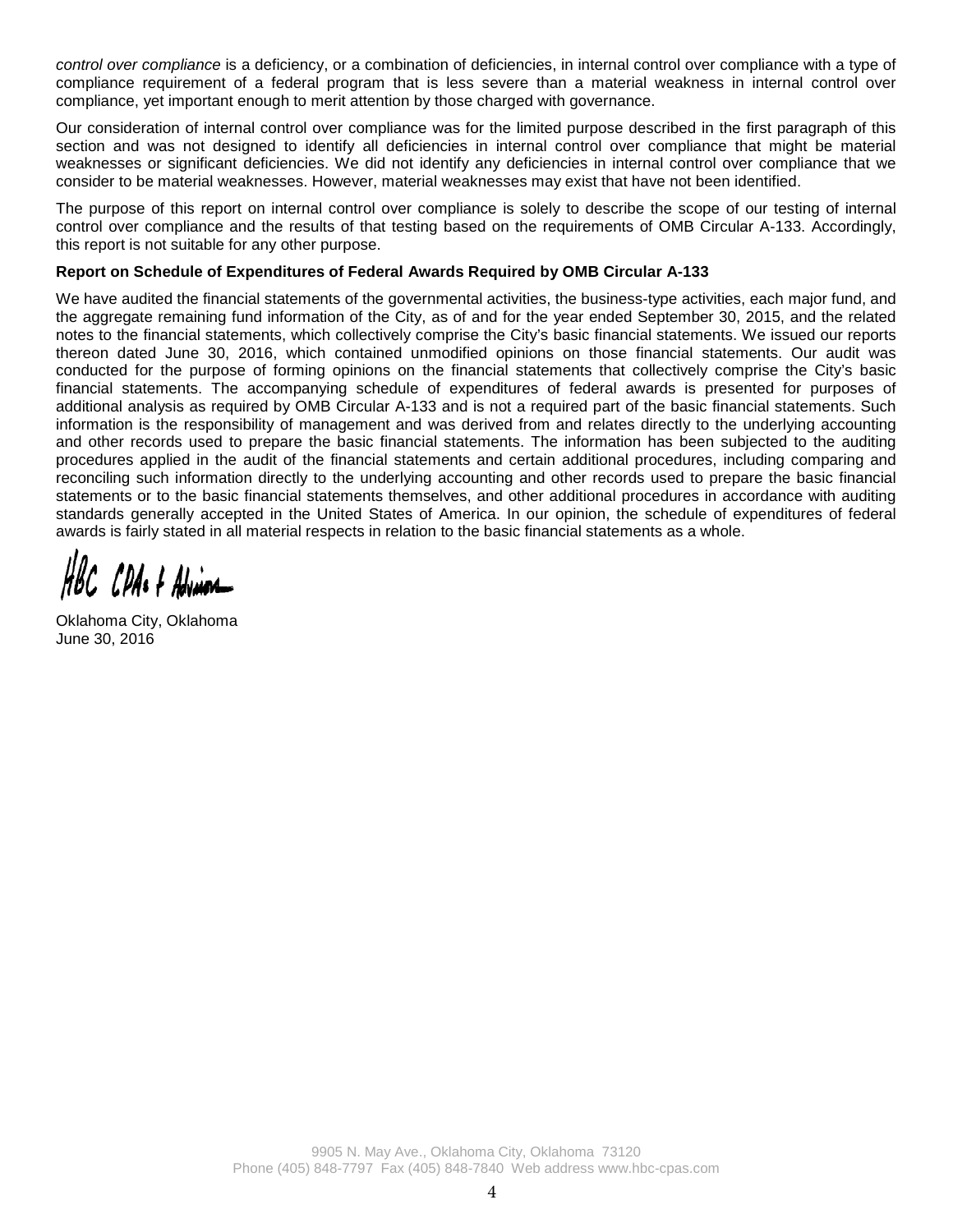#### **SCHEDULE OF EXPENDITURES OF FEDERAL AWARDS FOR THE FISCAL YEAR ENDED SEPTEMBER 30, 2015**

| Federal/State Grantor/Pass through agency<br><b>Grantor/Program Title</b> | Federal<br><b>CFDA</b><br><b>Number</b> | <b>Agency or</b><br><b>Pass Thru</b><br><b>Number</b> | Program or<br>Award<br>Amount | Federal<br><b>Expenditures</b> |
|---------------------------------------------------------------------------|-----------------------------------------|-------------------------------------------------------|-------------------------------|--------------------------------|
|                                                                           |                                         |                                                       |                               |                                |
| <b>FEDERAL ASSISTANCE:</b>                                                |                                         |                                                       |                               |                                |
| U.S. DEPARTMENT OF JUSTICE:                                               |                                         |                                                       |                               |                                |
| Passed through District Attorney's Council:                               |                                         |                                                       |                               |                                |
| Edward Byrne Memorial Justice Assistance Grant Program                    | 16.738                                  | $JAG-LLE-2014$                                        | 10.000                        | 10,000                         |
| Recovery Act - VOCA Crime Victim Assistance Discretionary Grant           | 16.807                                  |                                                       | 42,318                        | 3,389                          |
| Passed through Oklahoma State Bureau of Investigation:                    |                                         |                                                       |                               |                                |
| Bulletproof Vest Partnership Program                                      | 16.607                                  | 2013 BPV Grant                                        | 1.878                         | 1,878                          |
| Total U.S. Department of Justice                                          |                                         |                                                       | 54,196                        | 15,267                         |
| U.S. DEPARTMENT OF TRANSPORTATION:                                        |                                         |                                                       |                               |                                |
| Passed through Oklahoma Aeronautics Commission:                           |                                         |                                                       |                               |                                |
| Airport Improvement Program                                               | 20.106                                  | 3-40-0036-013-2012                                    | 1,082,890                     | 106,084                        |
| Passed through Oklahoma Department of Transportation:                     |                                         |                                                       |                               |                                |
| Safe Routes to Schools                                                    | 20.205                                  | SRS-142D(225)ST                                       | 200,000                       | 155,030                        |
| Total U.S. Department of Transportation                                   |                                         |                                                       | 1,282,890                     | 261,114                        |
| Institute of Museum & Library Services:                                   |                                         |                                                       |                               |                                |
| Passed through Oklahoma Department of Libraries:                          |                                         |                                                       |                               |                                |
| <b>STEM Grant</b>                                                         | 45.310                                  |                                                       | 3.852                         | 3.852                          |
| State Aid                                                                 | 45.310                                  |                                                       | 18,747                        | 18,747                         |
| Sub-total CFDA 45.310                                                     |                                         |                                                       | 22,599                        | 22,599                         |
| U.S. DEPARTMENT OF HOMELAND SECURITY                                      |                                         |                                                       |                               |                                |
| Assistance to Firefighters Grant                                          | 97.044                                  |                                                       | 10.975                        | 10,975                         |
| Flood Recovery Grant                                                      | 97.036                                  | FEMA-4222-DR-OK                                       | 10,649                        | 10,649                         |
| Total U.S. Department of Homeland Security                                |                                         |                                                       | 21.624                        | 21.624                         |
| U.S. DEPARTMENT OF PROTECTION AGENCY:                                     |                                         |                                                       |                               |                                |
| Passed through Oklahoma Department of Environmental Quality:              |                                         |                                                       |                               |                                |
| <b>State Revolving Fund</b>                                               | 66.468                                  | 2014 DWSRF ORF-13-0008                                | 527,325                       | 527,325                        |
|                                                                           |                                         |                                                       |                               |                                |
| <b>TOTAL FEDERAL ASSISTANCE</b>                                           |                                         |                                                       | \$<br>1,908,634 \$            | 847.929                        |

The accompanying schedule of expenditures of federal awards includes the federal grant activity of the City of Guthrie and is presented in accordance with the basis for determining federal awards expended as defined by Section 205 of Circular A-133. Therefore, some amounts presented in this schedule may differ from amounts presented in, or used in the preparation of, the basic financial statements.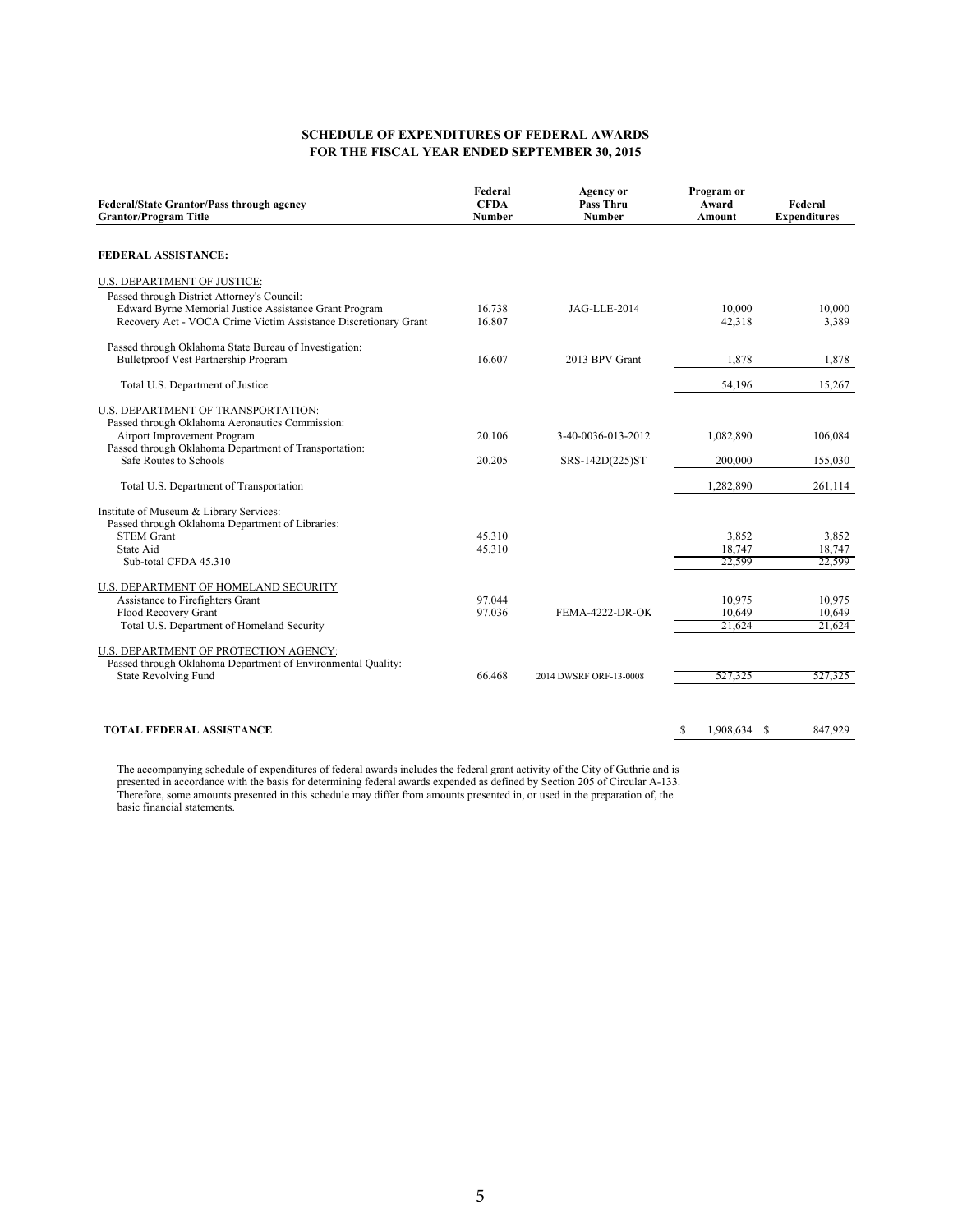#### **CITY OF GUTHRIE, OKLAHOMA SCHEDULE OF EXPENDITURES OF FEDERAL AWARDS (Cont'd) Year Ended September 30, 2105**

#### *Notes to Schedule of Expenditures of Federal Awards*

#### **Note 1. Basis of Presentation**

The schedule of expenditures of federal awards includes the federal grant activity of the City of Guthrie, Oklahoma under programs of the federal government for the year ended September 30, 2015. The information in this schedule is presented in accordance with requirements of OMB Circular A-133, *Audits of States, Local Governments, and Non-Profit Organizations*. Because the schedule presents only a selected portion of the operations of the City, it is not intended to and does not present the financial position, changes in net position, or cash flows of the City.

#### **Note 2. Summary of Significant Accounting Polices**

Expenditures reported on the schedule of expenditures of federal awards are reported on the accrual basis of accounting consistent with the City's basic financial statements.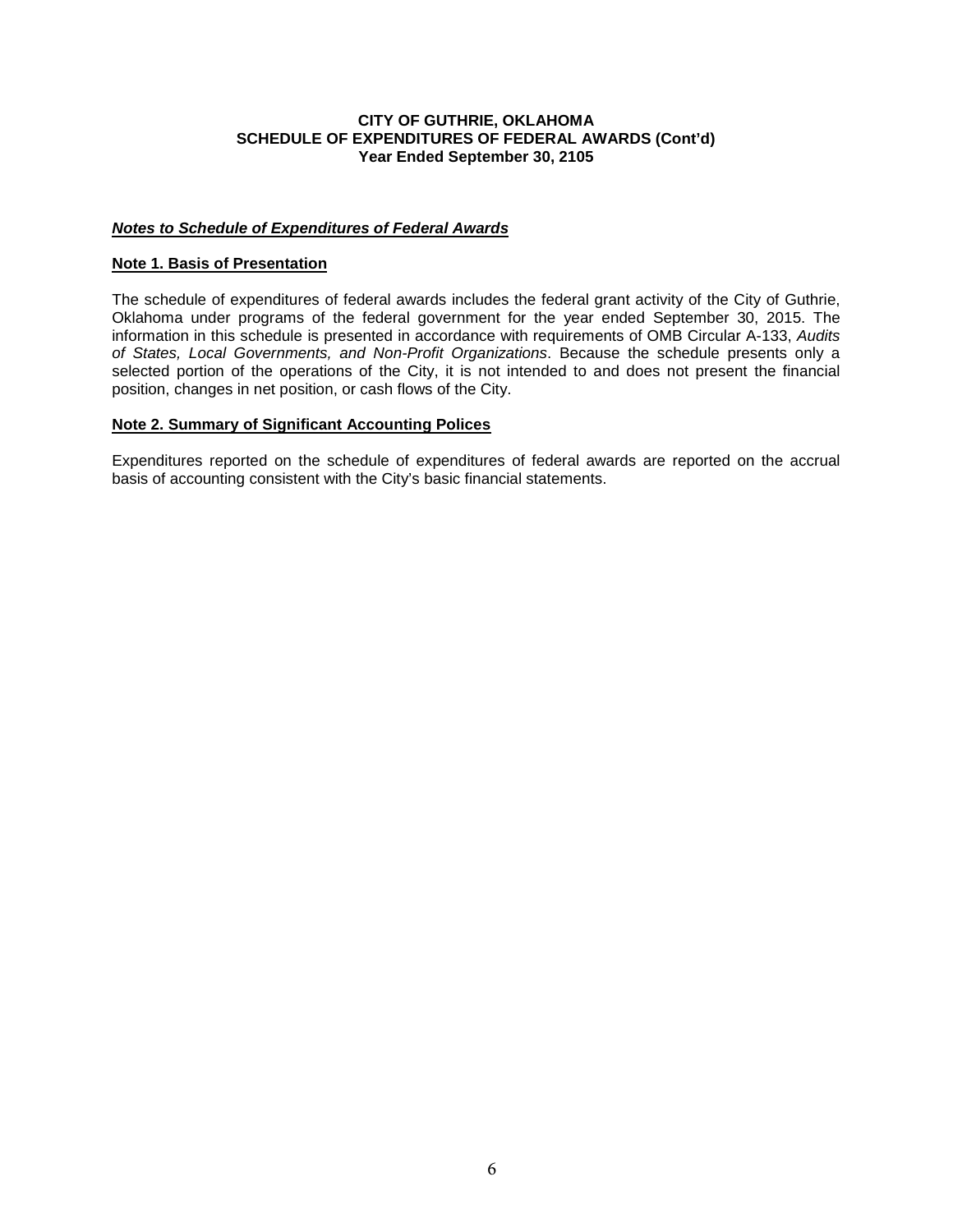#### **CITY OF GUTHRIE Guthrie, Oklahoma**

#### **SCHEDULE OF FINDINGS AND QUESTIONED COSTS Year Ended September 30, 2015**

#### **SUMMARY OF AUDITOR'S RESULTS**

- 1. The independent auditor's report expresses an unqualified opinion on the financial statements of the governmental activities, business-type activities, each major fund, and the aggregate remaining fund information of the City of Guthrie, Oklahoma.
- 2. There was one significant deficiency relating to the audit of the financial statements included in the "Report On Internal Control Over Financial Reporting And On Compliance And Other Matters Based On An Audit Of Financial Statements Performed In Accordance With *Government Auditing Standards*".
- 3. There were no instances of noncompliance material to the financial statements of the City of Guthrie, which would be required to be reported in accordance with *Government Auditing Standards* and included in the "Report On Internal Control Over Financial Reporting And On Compliance And Other Matters Based On An Audit Of Financial Statements Performed In Accordance With *Government Auditing Standards*".
- 4. There were no reportable conditions related to the audit of the major federal award programs reported in the "Report on Compliance with Requirements Applicable to Each Major Program and Internal Control over Compliance in Accordance with OMB Circular A-133".
- 5. The auditor's report on compliance for the major federal award programs for the City of Guthrie expresses an unmodified opinion on all major federal programs.
- 6. There were no audit findings that were required to be reported in this schedule in accordance with 2 CFR Part 200, Subpart F.
- 7. The programs tested as major programs included:
	- Environmental Protection Agency passed through Oklahoma Water Resource Board CFDA No. 66.468.
- 8. The threshold used for distinguishing between Types A and B programs was \$300,000.
- 9. The City of Guthrie did not qualify as a low-risk auditee.

#### **FINDINGS - FINANCIAL STATEMENT AUDIT**

#### **Finding 2015-01: Utility Receivables (Repeat Finding)**

**Criteria:** An objective of an effective internal control system is to ensure accurate and reliable information through reconciliation.

- **Condition:** Procedures are not in place to ensure that utility receivables are reconciled to the supporting detailed subsidiary ledgers.
- **Cause:** Reconciliation duties are not assigned to specific staff.

**Effect:** Utility receivables may be inaccurate.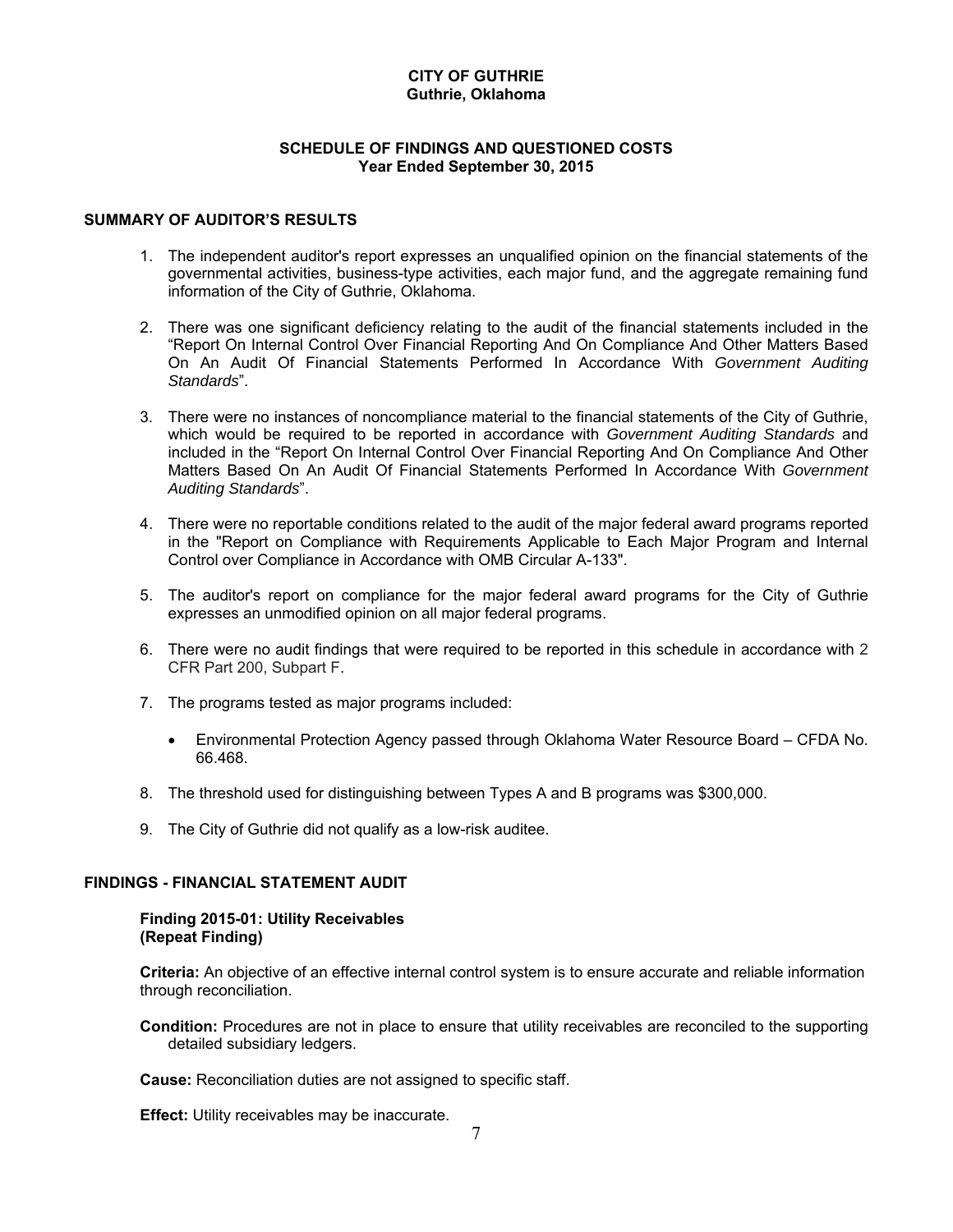#### **CITY OF GUTHRIE Guthrie, Oklahoma**

#### **SCHEDULE OF FINDINGS AND QUESTIONED COSTS Year Ended September 30, 2015**

#### **FINDINGS - FINANCIAL STATEMENT AUDIT (continued from previous page)**

**Recommendation:** We recommend that the City implement controls to ensure that monthly reconciliations to the subsidiary ledgers are performed.

**City's Response:** Staff is continuing to work with it's accounting advisors Crawford & Associates with in implementing a new procedure to ensure that utility receivables are reconciled monthly to the supporting detailed subsidiary ledgers.

#### **FINDINGS AND QUESTIONED COSTS - MAJOR FEDERAL AWARD PROGRAMS AUDIT**

1. None